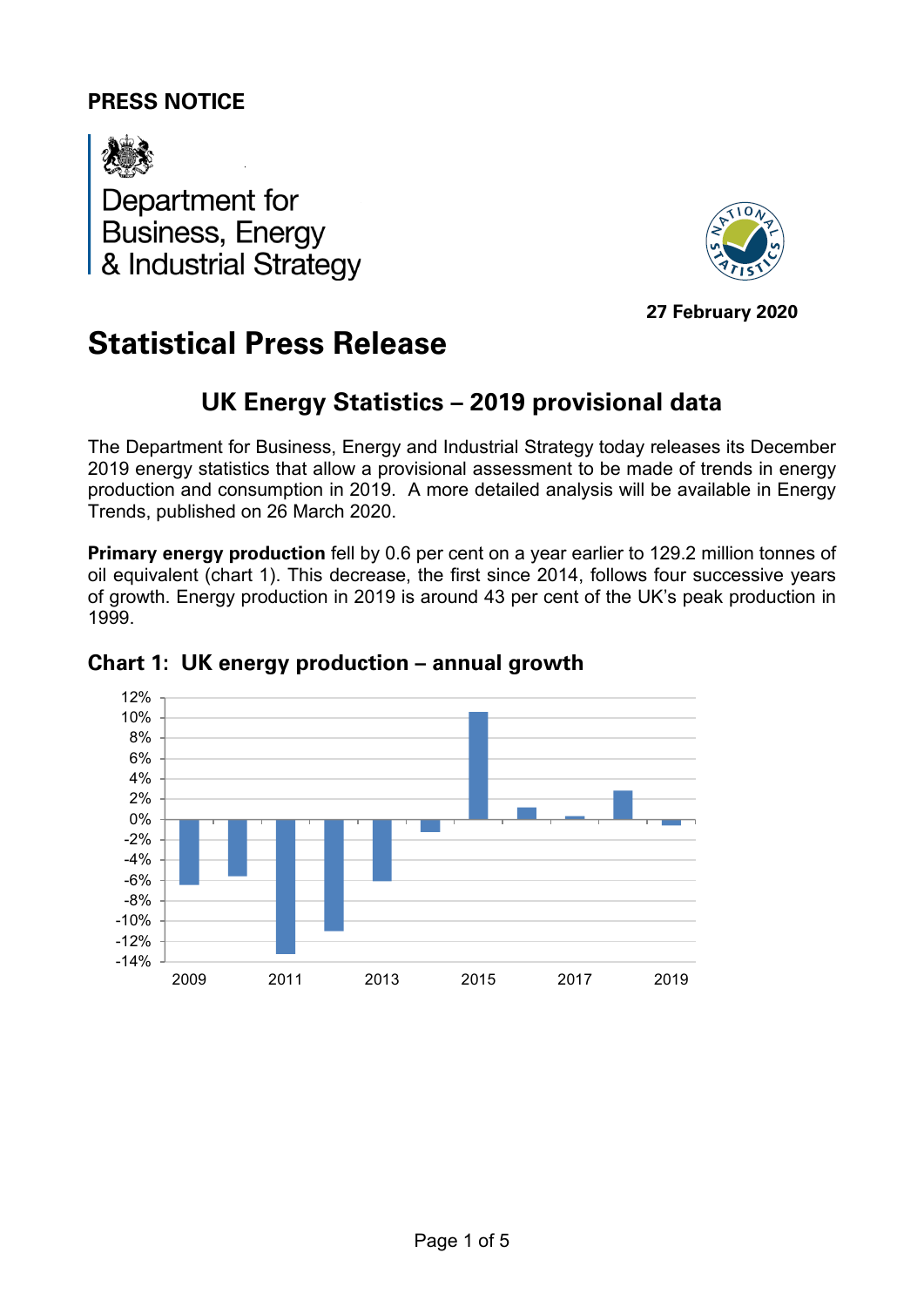Oil production was up 1.7 per cent, boosted by new production from the Clair Ridge field which opened at the end of 2018, whilst gas production was down 1.3 per cent, due to the closure of the Theddlethorpe terminal in 2018, as well as reduced output at several large gas terminals during 2019 (chart 2). Oil and gas accounted for 44 and 30 per cent respectively of production in 2019.



### **Chart 2: UK oil and gas production**

Renewables energy production rose by 4.9 per cent, with an increase in bioenergy output of 2.1 per cent, and an increase in wind, solar and hydro output of 11 per cent to a record high level due to increased wind and solar capacity. Nuclear output was down by 14 per cent to the lowest level since 2008 due to outages during 2019 (chart 3). Production of coal fell by 14 per cent, to a new record low.

### **Chart 3: Other UK energy production**



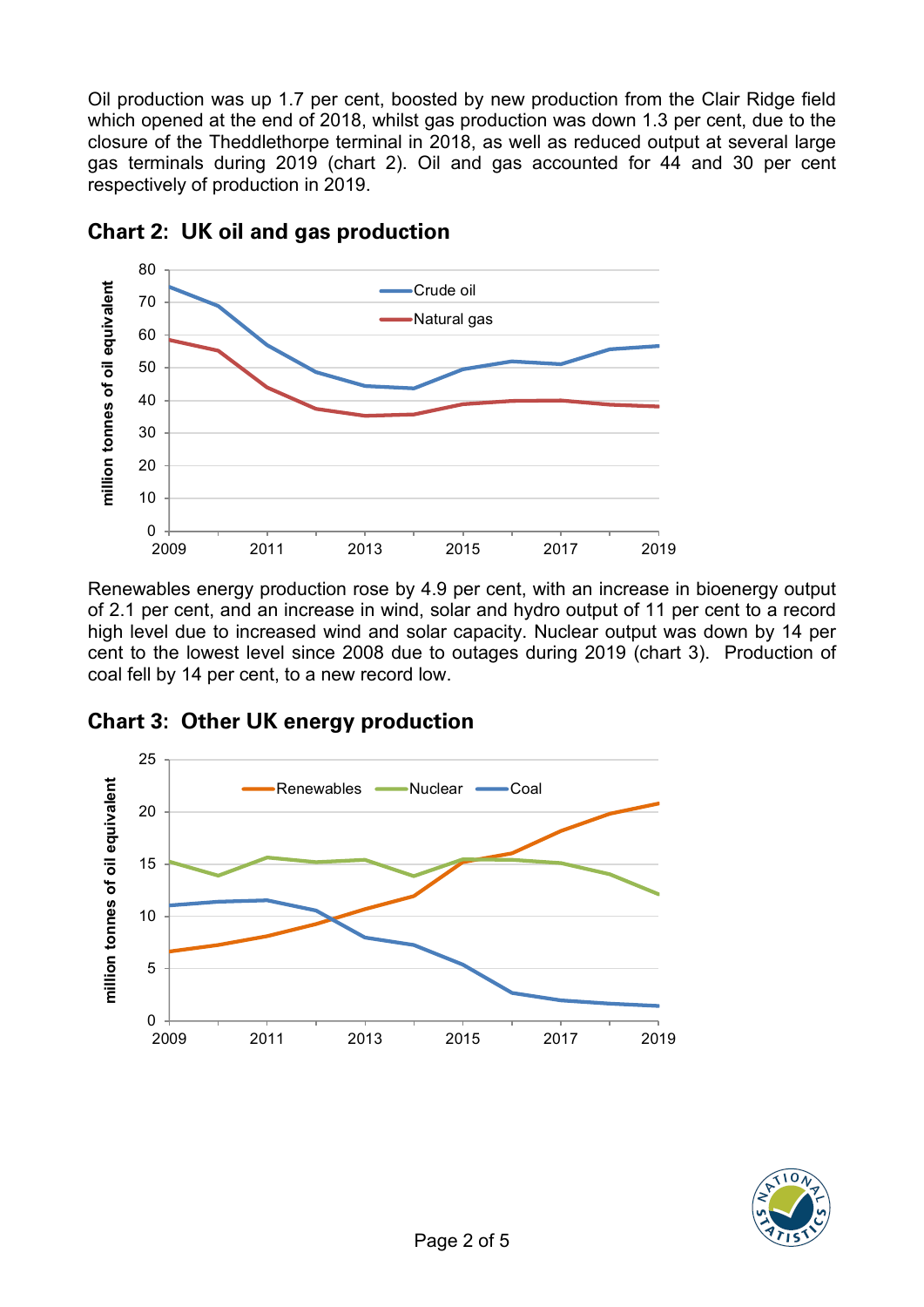**Primary energy consumption** on a fuel input basis decreased by 2.0 per cent, and on a temperature adjusted basis, was down 1.3 per cent continuing the downward trend of the last ten years (chart 4). Consumption of coal decreased to a record low as generators made more use of renewable sources for generation in 2019, with bioenergy and wind, solar and hydro consumption all at record high levels. Consumption of nuclear, oil and gas fell, whilst net imports rose.

Estimates of final energy consumption, including detail by sector, will be published in the March edition of Energy Trends on 26 March 2020.

With GDP growth of 1.4 per cent in 2019, the energy ratio, a measure of energy efficiency (energy consumption per unit of economic output) is likely to have fallen by around 2.6 per cent between 2018 and 2019; the ratio has fallen at an average rate of 2.9 per cent per annum since 2000.

The majority of the fall in temperature adjusted primary consumption is due to the change in electricity generation, with fossil fuels (coal and gas) being displaced by renewable sources (bioenergy, wind and solar).



# **Chart 4: Primary energy consumption**

# **Electricity**

At this stage only complete annual estimates are available for Major Power Producers (MPPs), which exclude auto-producers and some renewable sources. Gas accounted for 45.3 per cent of electricity supplied, up from 43.9 per cent in 2018, whilst coal accounted for 2.5 per cent (a record low), down from 5.9 per cent in 2018. Nuclear accounted for 19.8 per cent, down from 22.1 per cent in 2018. Renewables (bioenergy, wind, solar and hydro) accounted for a record high of 31.8 per cent of electricity supplied, up from 27.5 per cent in 2018 (chart 5).

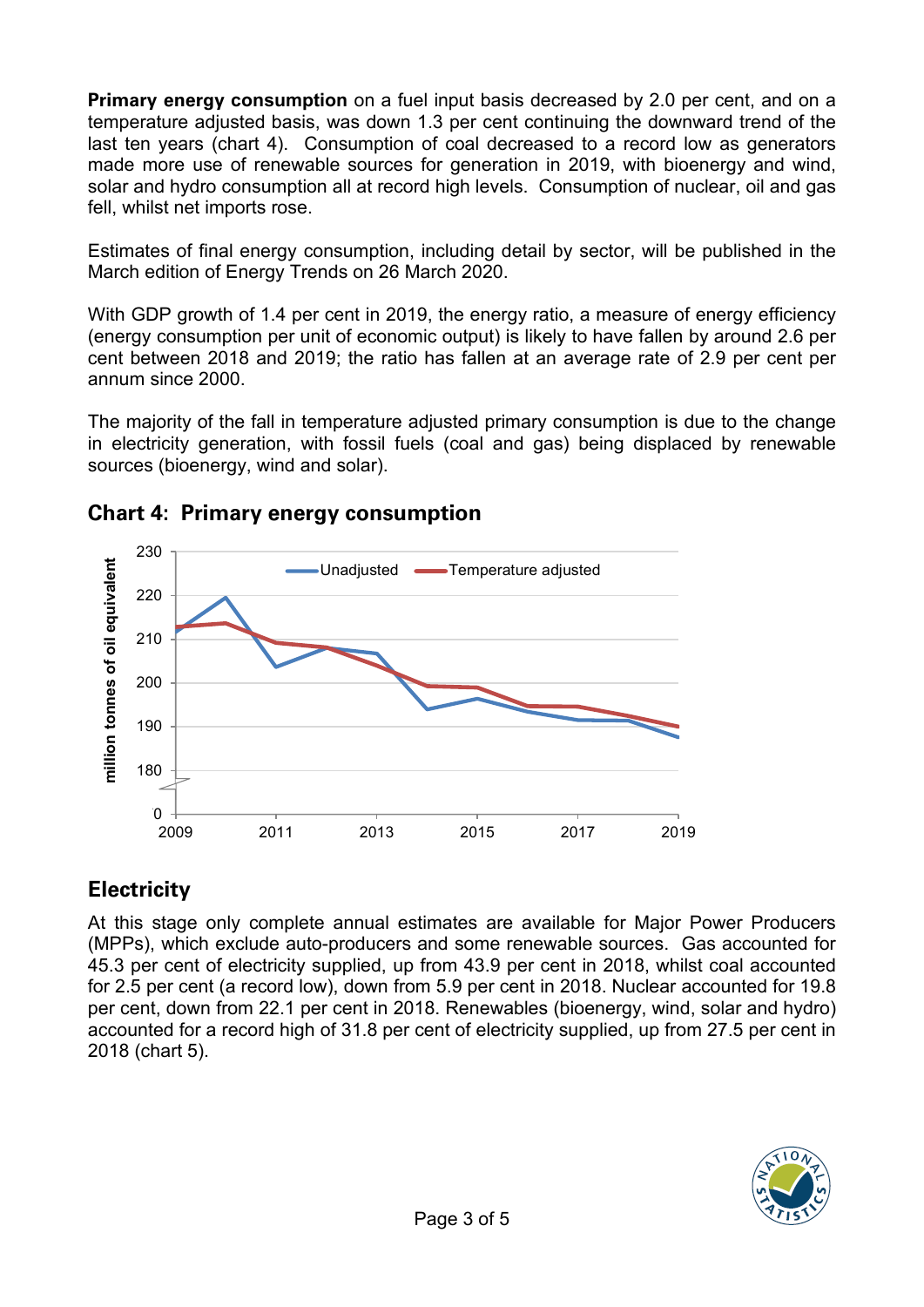**Low carbon generation** accounted for a record high of 51.6 per cent of supply, up from 49.6 per cent in 2018, following record outputs from wind, solar and bioenergy, due to increases in capacity for all three technologies.



**Chart 5: Electricity – share of generation from major power producers**

## **Gas**

In 2019, UK production of gas fell by 1.3 per cent, due to the closure of the Theddlethorpe gas terminal in August 2018 as well as reduced output at several large gas terminals during 2019. Gross gas production is now down by 65 per cent compared to the peak production levels seen in 2000.

Import volumes were broadly similar to 2019 (up by 0.2 per cent, though with notably higher Liquefied Natural Gas imports), whilst exports rose by 5.7 per cent on 2018, boosted by strong growth in exports to the Republic of Ireland.

Whilst exports rose, demand fell by 0.9 per cent on 2018. This is mainly due to the warmer weather experienced during the first quarter of 2019 compared to the 'Beast from the East' weather storm in the first quarter of 2018.

# **Crude oil and petroleum products**

In 2019, UK production of crude oil & Natural Gas Liquids (NGL) rose by 1.7 per cent, with crude oil production up 2.3 per cent but NGL production down 7.4 per cent. Production is now down by 60 per cent compared to the peak production levels seen in 1999.

In 2019 crude oil & NGL imports rose by 2.4 per cent, whilst exports rose 1.8 per cent, reaching the highest level since 2008, as production from new fields was predominantly exported. UK refineries increased their intake of crude from the UKCS to produce petroleum products by 8.2 per cent in 2019 following the record low in 2018. Total refinery intake and production remained stable in 2019 following extensive maintenance in 2018. Demand for petroleum products was down 2.0 per cent on last year, with falls in both imports and exports, and was the first fall following five consecutive annual increases.